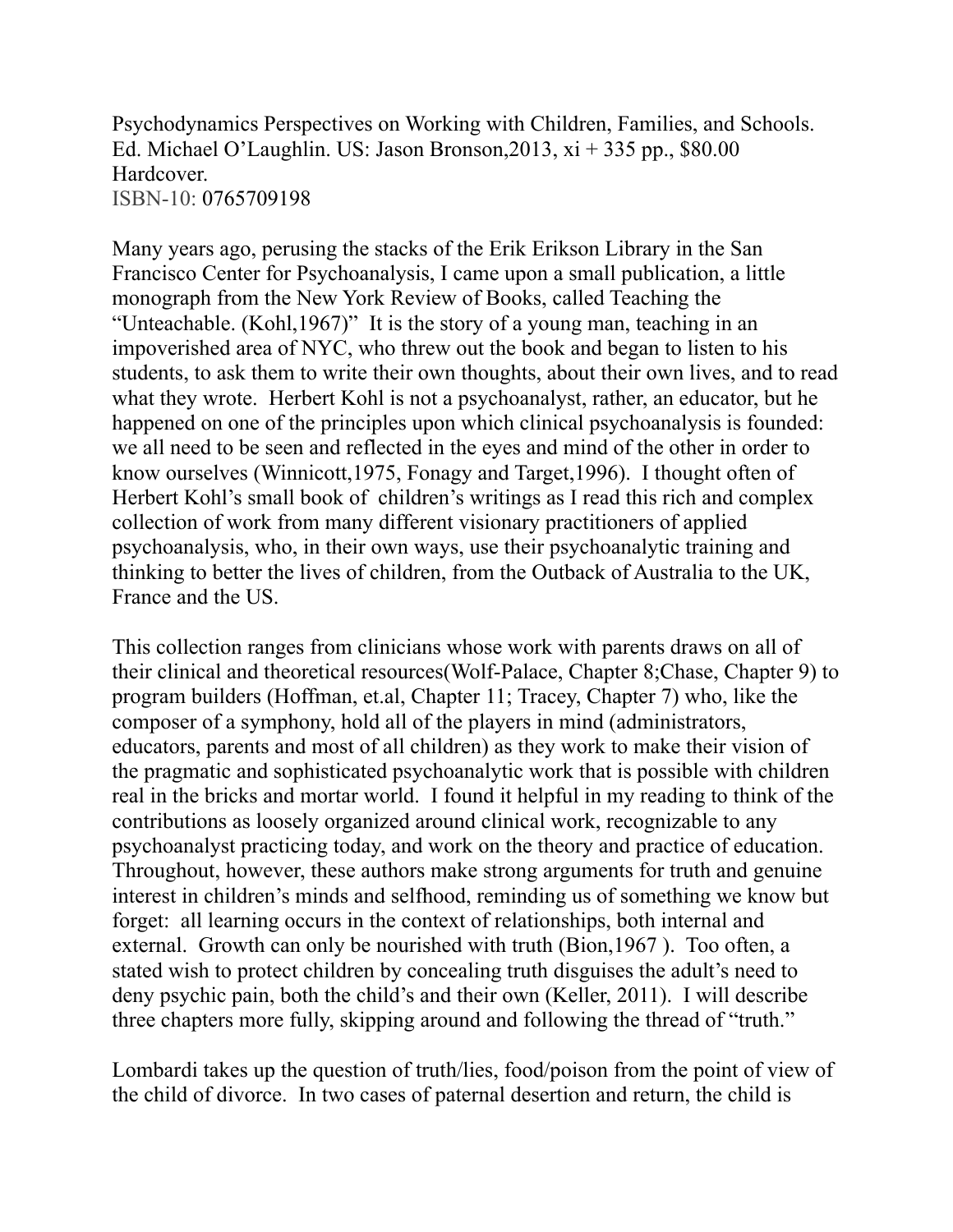expected to take in the father as a father though he is unknown as a person. The mother is torn between understanding based on her intimate experience with her infant and young child and pressures in her own mind, as well as external pressures from the father and the court, to comply with the rights of the father. In both cases, the child becomes symptomatic in the ways children show troubles, through disturbances in eating, sleeping, toilet-training and/or behavior. Lombardi argues that children are too often presumed to be blank slates, written on by parents and without consideration of a subjective sense of themselves and of their own desires. She argues that, given an appropriate space within which to express themselves, children, even very young children, can show what they think and feel. Elaborating the dialectics of personal interior experience and markings from without, from parents, siblings, and schools, Lombardi makes a case for the capacity of children to develop a sense of self. She draws on Klein's identification of the epistimophilic instinct, which Klein puts on a par with love and hate, to argue that, as the theme running through very different chapters and descriptions of work with children and families in this book, truth is food for growth and lies are poison for the mind. She supports her assertion that children search for truth and understanding, exploring their parent's minds and inevitably becoming subject to their parent's disturbances, through the two case studies presented. Curiosity is not always driven by conflict and distress, though. Melanie Klein believed that the drive to know, to understand, provides primary pleasure and satisfaction as well as secondary gains of a feeling of safety in knowing. Lombardi includes a truly lovely description of a school program, organized by a philosophy professor, that recognizes small children as the philosophers they can be. This program is the subject of an article in the New York Times titled "The examined life in second grade." Philosophy students go into second grade classrooms over the course of a year and engage children in discussions of environmental ethics and the nature of courage using Shel Silverstein's "The Giving Tree" and "Frog and Toad Together" respectively, to give only two examples. As other authors in this book, Lombardi shows us that our ideas about children's limitations of understanding can be more driven by our own wish to believe they do not understand, to protect ourselves from the recognition of their pain, rather than inherent limitations of the child. "Adults impose their own desires and prohibitions on the child, attempting to repress the child's search for truth and unwittingly making her the bearer and messenger of the parental unconscious.....inter penetration is positively fostered through tenderness and love, and corrupted by denigration, evasiveness and hate."p.61

Taking note of the inscription on the child of intergenerational trauma, made more severe by the shrouds of mystery and denial is another underlying theme of this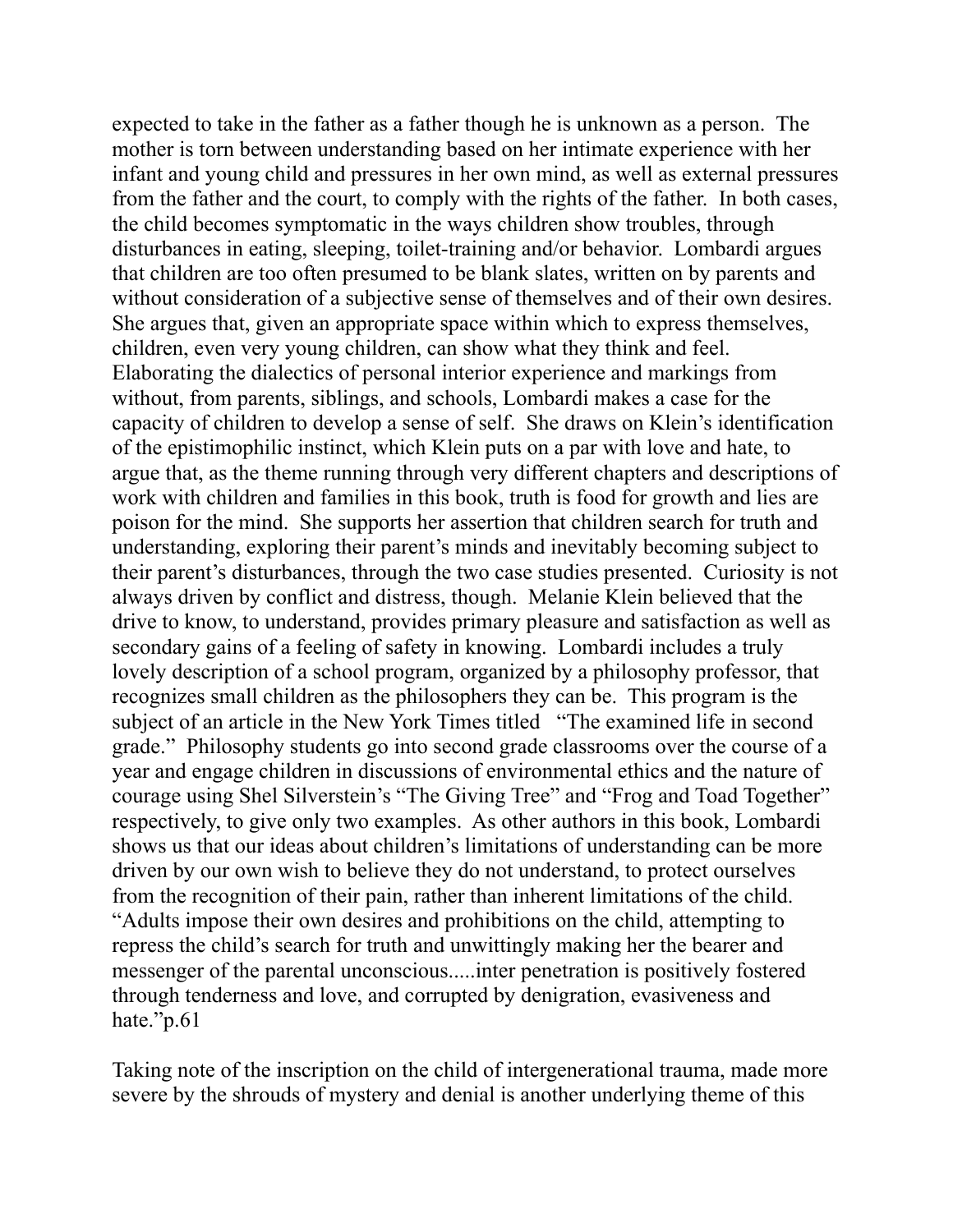varied collection. In Chapter Five, O'Loughlin examines the fallout from unacknowledged or "unthought" traumas. He complicates the complexity of the development of the child in the family by adding the greater family (ghosts/ ancestors) and the social environment communicated not only directly through experiences with schools, teachers and other families, but communicated unconsciously by the parents and family of the child. We are all familiar with the clinical presence of the ghostly voices who order the patient "not to tell about that." O'Laughlin here is working to elaborate the inevitable trauma of the impact of the parental discourse on the infant and child. He draws on work with children of Holocaust survivors and intergenerational trauma dating back to the Great Famine in Ireland to show the ways the "unthought known (Bollas,1987 ) weaves into the child's sense of self. Again, self knowledge and historical knowledge interweave and are necessary to relieve the suffering from compulsive symptoms. Of course this is work squarely in the center of clinical psychoanalysis, since we presume that we often know neither the original sources of psychic pain, nor the pathways by which a symptom develops. This chapter as well as the two following, Ilinanoa (Chapter 6) on "The Family Unconscious" and Tracey (Chapter 7) on the massive intergenerational trauma of loss, destruction of families and the sequelae of abuse and alcoholism in the indigenous population of Australia bring Loewald to mind. In his work on therapeutic action, Loewald (1967) takes up the necessity of turning ghosts into ancestors: "Those who know ghosts tell us that they long to be released from their ghost-life and led to rest as ancestors. As ancestors they live forth in the present generation, while as ghosts they are compelled to haunt the present generation with their shadow-life." None of these authors reference Loewald, just as few of these author's names will be familiar to an American audience, making this book of even more interest to any psychoanalyst who wonders about the impact of psychoanalysis on our modern world.

Continuing on both the recognition of the impact of "ghosts" and the need for truth in our relations with infants and children, Bunyard locates a little known French psychoanalyst, Francoise Dolto, in relation to the three major emphases in psychoanalysis of the later 20th century: ego psychology, object relations theory, most specifically Klein and Freud's, and Lacan, a close colleague of Dolto's. While many readers will appreciate the explication of Freud and two major streams of psychoanalytic thought, ego psychology and object relations theory, the center of her inclusion in this book on applications of psychoanalysis to schools lies in the description and explication of the Maison Verte, Dolto's late life, real life application of her understanding of the growth and development of the child's mind. Briefly, Dolto's vision of the Maison Verte was of a place "where the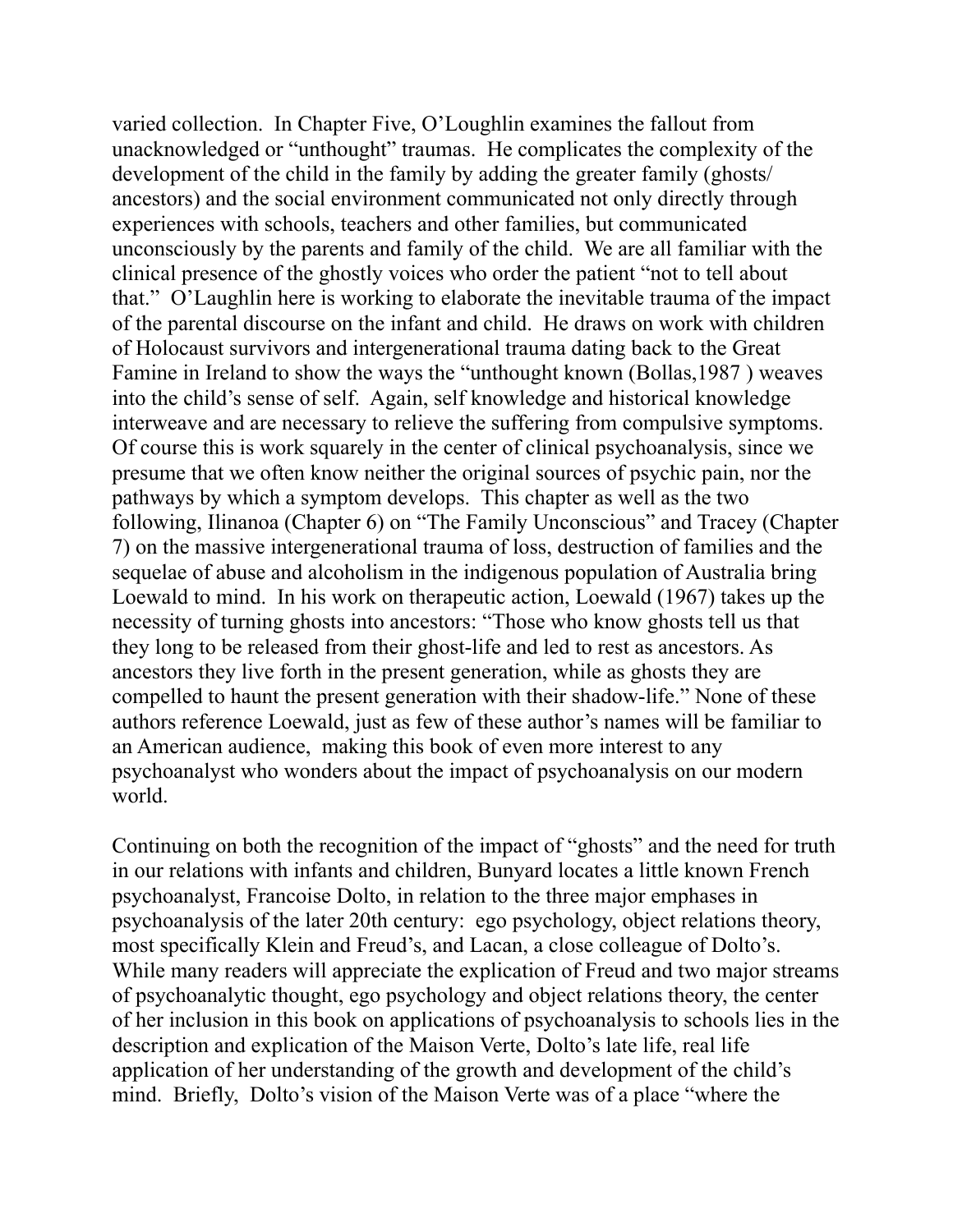individual child could make a safe and unthreatening initial encounter with the exigencies of social life outside of the family." p. 84, a place where "truthful speaking about ever deeper understandings of the social world" (p. 85) can occur. Dolto had two main aims in the creation of the Maison Verte. First, a specific effort to reduce the trauma of separation inherent in the transition to school with all of its institutional demands by providing a transitional space for the child and the primary caretaker, most often the mother, to relate to other adults and children in a way that is intended to bridge the gap between home care and the intense and complicated environment of the school. Second, Dolto had grown to believe that early intervention, and specifically intervention in a nonclinical setting, was more effective than later treatment of children and conceptualized the Maison Verte as a kind of experience for a child and a primary caretaker that could provide a context within which anxieties could be identified, traumatic stories told, allowing for the development that takes off when truth can be spoken, thought about and felt about. While Bunyard only specifically references Bion in relation to his very early work on groups, he very much emphasizes Dolto's conviction that the "utterance of truth" (p.82) can ease the impact of inevitable traumas. Additionally, as in Bion's idea of the container/contained, that truth is located in the felt experiencing of thinking and speaking in the presence of the other. As does Bion, Dolto links anxiety to unarticulated (in Bion's term, undigested) experiences of loss and blockages and impediments to growth that result from failures of mourning. Dolto "concluded that infants often understood far more of their immediate domestic circumstances than was normally allowed, either by professionals or the child's primary carers"p.85 and that "the infant mind had access to an unconscious history of its place in the family setting where it was soon to be born."p.85 For Dolto, as the other authors mentioned, the truth of the ghosts must be inscribed into language in order to free the individual's capacity for creative and full development. La Maison Verte continue to function throughout France and Belgium, having become multidisciplinary centers welcoming parents and children to a kind of intermediate space that offers play space and receptive adults in ways that vary by the needs of the community.

The last three chapters of the book present different visions of the ways psychoanalysis can expand the educator's view of children. Thornberg (Chapter 14) makes a passionate argument for understanding transference as ubiquitous and momentous in student teacher relationships. As in clinical work, understanding of transference, and he includes the necessity for teachers to understand themselves and their own history in order to fully invest in relationships with their students, can facilitate the learning relationship. Not understood, there is risk of derailment. Galves (Chapter 15) goes on to describe his vision of a "Psychoanalytically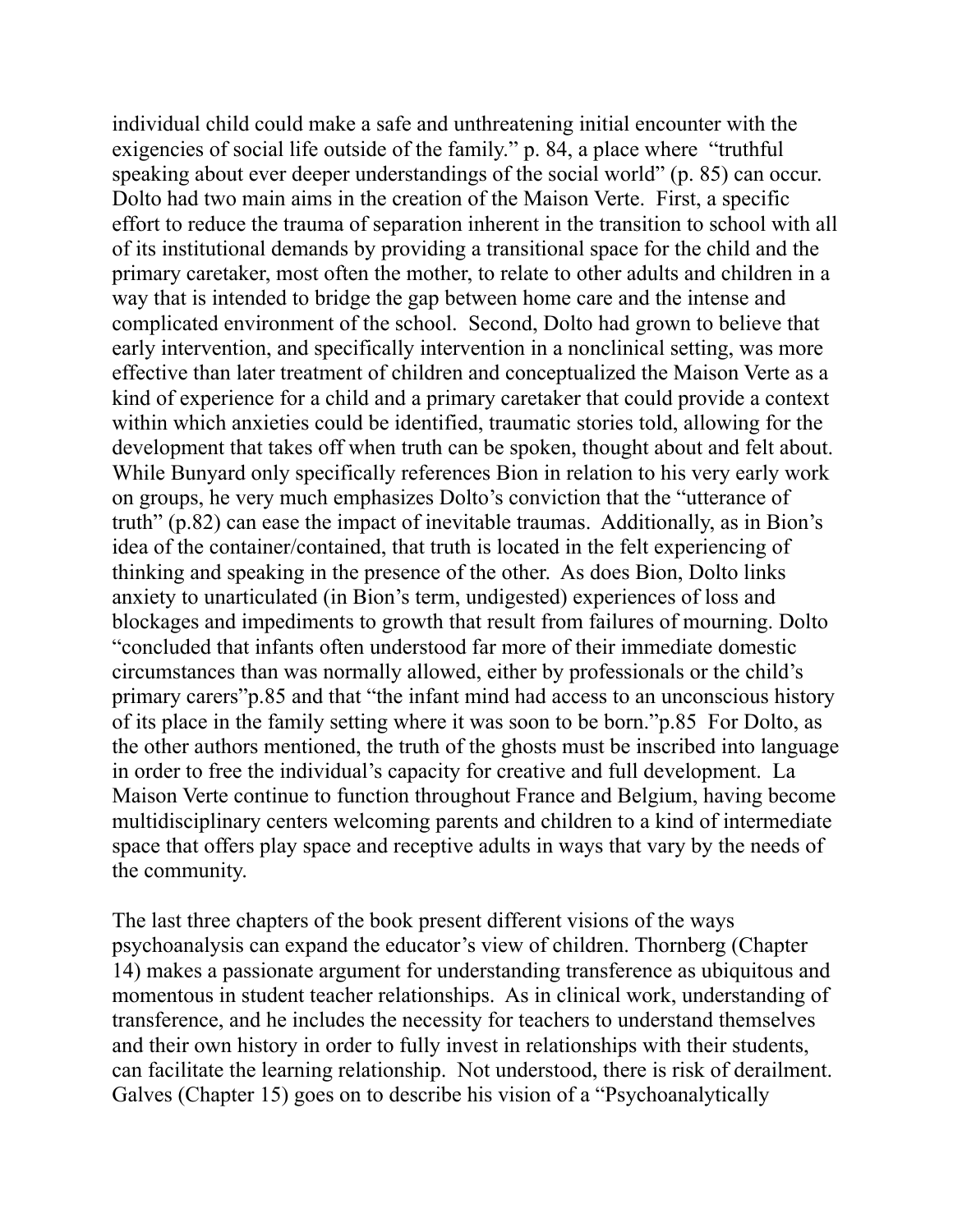Informed School." An understanding of the power of drives, including the epistimophilic drive, the ubiquity of transference, and the necessity of developing an awareness of why one does what one does leads to a school structure designed to "mobilize the most powerful educational force in the world: the desire of human beings to learn what they want to learn." p.281 He emphasizes a commitment to truth: "To help the students become aware of what is really true about themselves, not what they wish were true or imagine to be true or make believe is true."p.287 Lastly, Frank (Chapter 16) articulates the necessity to understand and describe the dynamics of school life, characterizing this effort as "the School Romance Project, born out of the Francis W. Parker School, one educator that many American psychoanalysts are familiar with through the APsA discussion group on teaching psychoanalysis.

Many clinicians will find this book enriching and for psychoanalysts who believe that we have knowledge and skills with wide applications to the most entrenched social problems, especially the problems of current mores in education, this book will be both an inspiration and a guide to creative thinking about education. Additionally, I think many psychoanalysts will share my experience of unfamiliarity with most of the authors represented in this book. I found great value in the exposure to thinkers outside my ordinary realm of psychoanalytic thought.

Bion, W.R. (1967). A Theory of Thinking. In Second Thoughts. London. Jason Aronson, 1967, pp. .

Bollas, C. (1987). The shadow of the object: Psychoanalysis of the unthought known. New York: Columbia University Press.

Fonagy, P., Target, M. (1996). Playing with Reality: I. Theory of Mind and the Normal Development of Psychic Reality. International Journal of Psychoanalysis, 77: 217-233.

Goodnough, A. (2010) The Examined Life, Age 8. New York Times.

Keller, L.E. (2011) Repairing Links: Building Attachments in the Preschool Classroom. Journal of the American Psychoanalytic Association, 59:737-763.

Kohl, H. (1967) Teaching the "Unteachable." A New York Review Book.

Winnicott, D.W. (1971). Playing and Reality. , 1-156. London: Tavistock Publications.